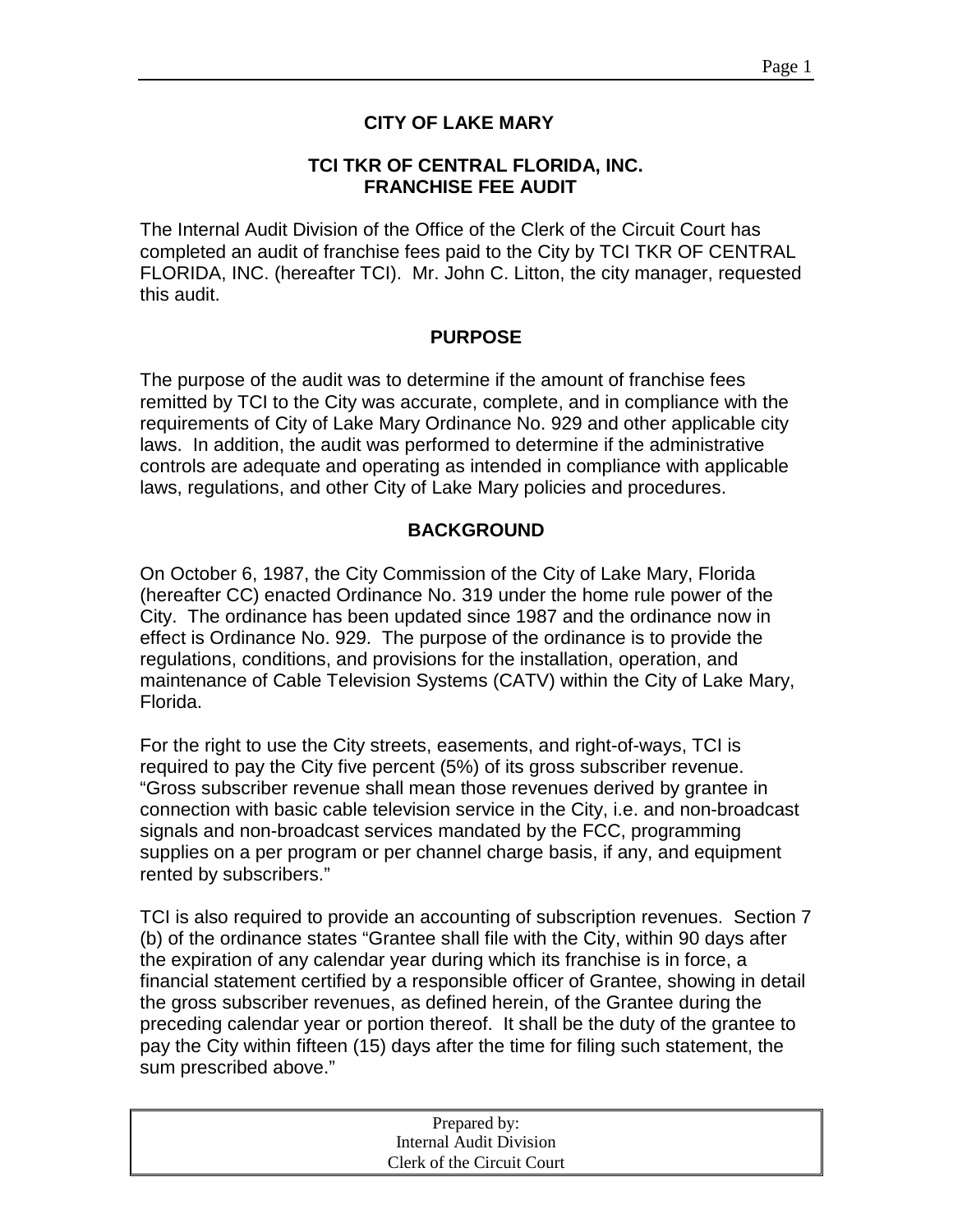The results of the audit are included in the report that follows.

# **SCOPE**

The scope of this audit included a review of records from January 1996 to June 1999. During that time, the City received franchise fees of \$169,302.79.

The audit included:

- Review of the procedures being used to ensure compliance with the CC Ordinance No. 929 and other applicable ordinances and city laws and established policies and procedures, Florida State Statutes, and other applicable government regulations;
- Review of internal controls to ensure that franchise fees are accurately billed to customers at the correct amount and rate, and in a timely manner;
- Review of TCI remittances for accuracy and timeliness;
- Review of the payments reported via the company's billing system reports;
- Review of records being maintained by the City;
- Review of the CC ordinances for conditions and provisions for payment of the franchise fee;
- Interviews of key personnel; and,
- Other such review procedures considered necessary in the circumstances.

Fieldwork began July 27, 1999, and was completed on August 13, 1999. The audit was performed by Bill Carroll and Pat Tindel.

| Prepared by:               |  |
|----------------------------|--|
| Internal Audit Division    |  |
| Clerk of the Circuit Court |  |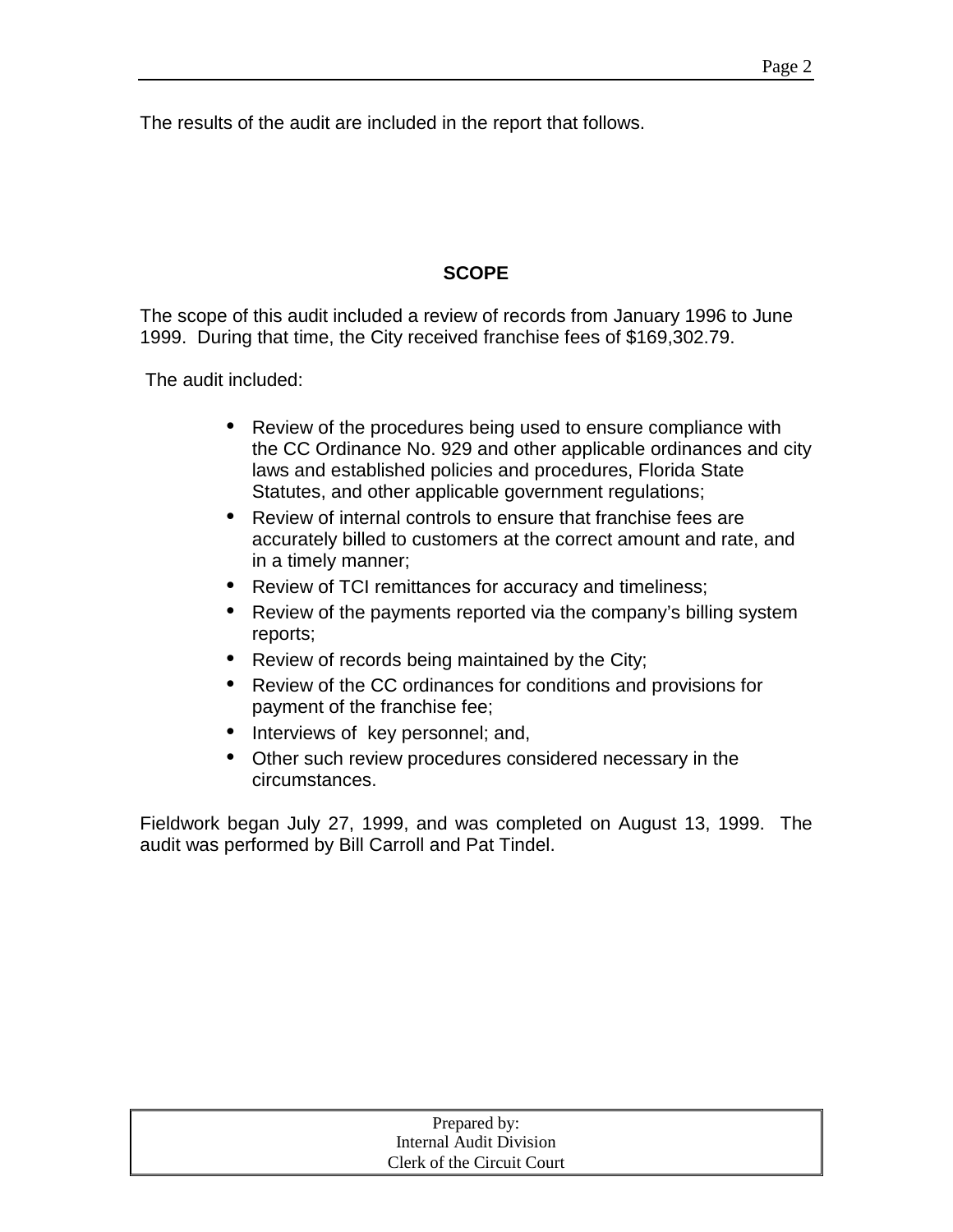### **OVERALL EVALUATION**

TCI did not remit the full value of the franchise fees due the City. On average, TCI remittances were understated by roughly two percent (2%) for the period tested from January 1996 to June 1999. Consequently, for the period September 1991 through June 1999, we estimate that the company under paid by approximately \$5,319.71. The total amount owed by TCI, including penalties and interest, is \$9,867.13.

For a detailed discussion of the factors contributing to fees owed refer to Finding No. 1 on page 4 of this report.

| Prepared by:               |
|----------------------------|
| Internal Audit Division    |
| Clerk of the Circuit Court |